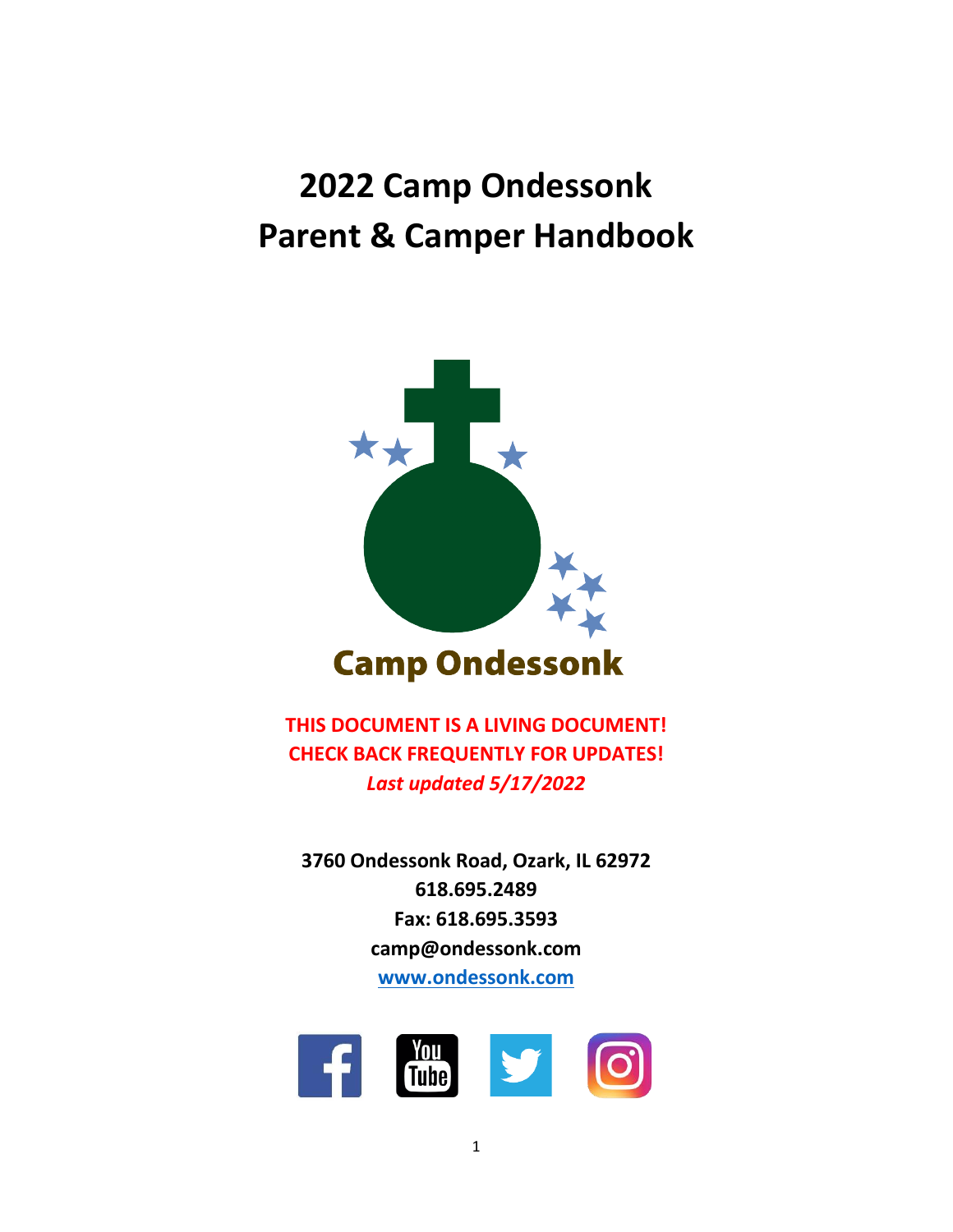# Table of Contents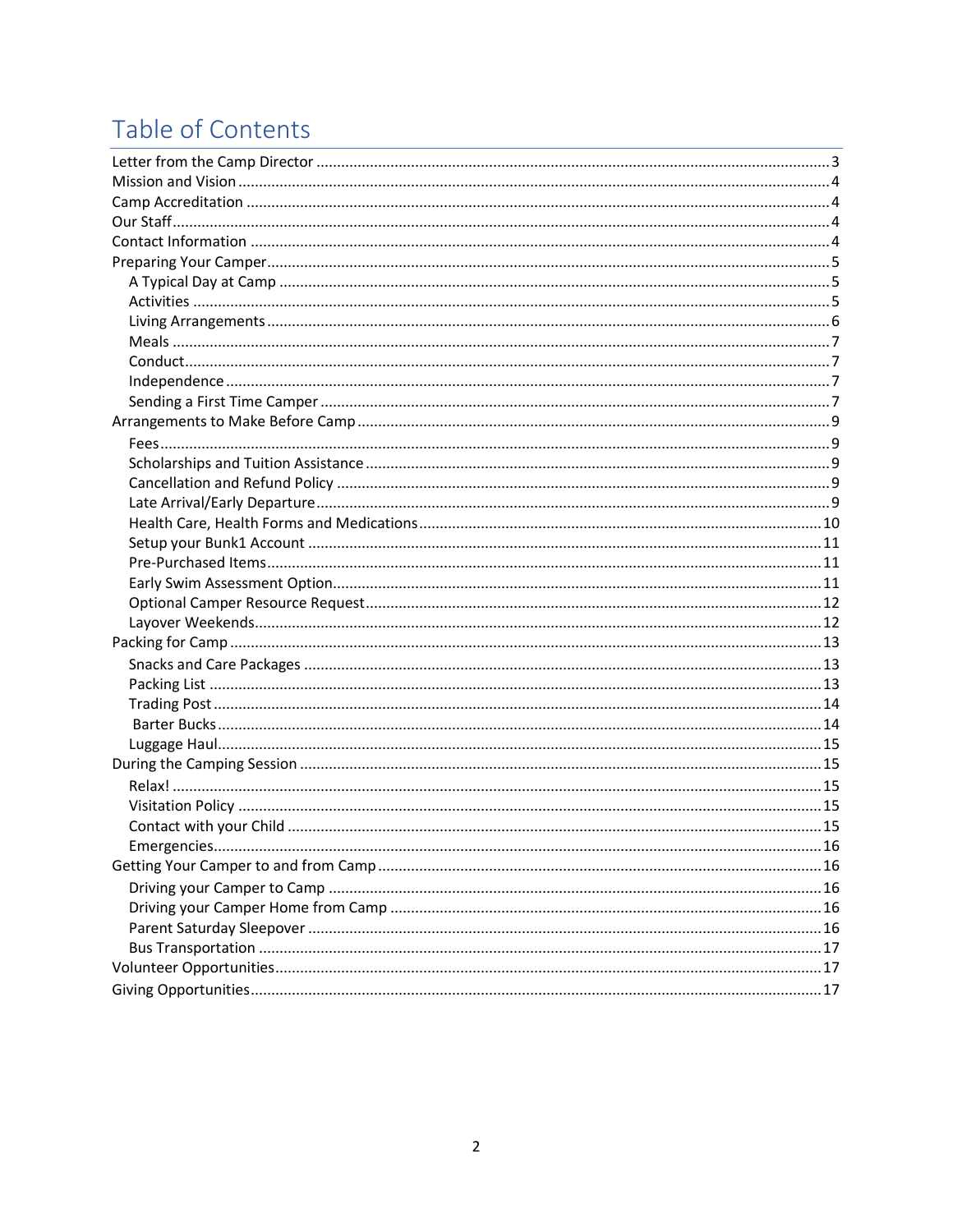### <span id="page-2-0"></span>Letter from the Camp Director

#### **Dear Parents,**

Thank you for registering your child for a session at Camp Ondessonk. We feel honored that you have chosen us. Although Camp may look a little different than in summers past, the core fundamentals of what makes Camp so special and valuable for children, such as gaining independence, building self-esteem and making new friends in an outdoor environment, remain the same and these opportunities feel more important now than ever before. Our main goal is to provide the best experience possible for each of the campers we serve. To help us reach this goal, please review the contents of this handbook thoroughly.

The emotions a single Ondessonk camper may experience range from excitement, to anxiety, to joy and beyond. Of great benefit to campers, our summer staff is made up almost entirely of young men and women that were once Ondessonk campers themselves. They've experienced the feelings associated with being in an unfamiliar setting, the nervousness of meeting kids from distant places, and the excitement, or anxiety, of sleeping in a cabin in the woods. They also know how good it can eventually feel to embrace the unknown, to make new friends, to try new activities, and to grow through participation.

I hope that your child will learn, grow, and have fun as an Ondessonk camper. Please contact me if you have any questions.

Sincerely,

Daniel W. Ping

Daniel W. King Executive Director and former Ondessonk Camper 618.695.2489 x102 [dan.king@ondessonk.com](mailto:dan.king@ondessonk.com)

#### **Dear Campers,**

Whether this is your first time as a camper or your fifth, we are glad you are coming to Camp Ondessonk. It is an amazing place. Please prepare yourself by reviewing this handbook. We are preparing for you.

See you soon, Dan & the Staff of Camp Ondessonk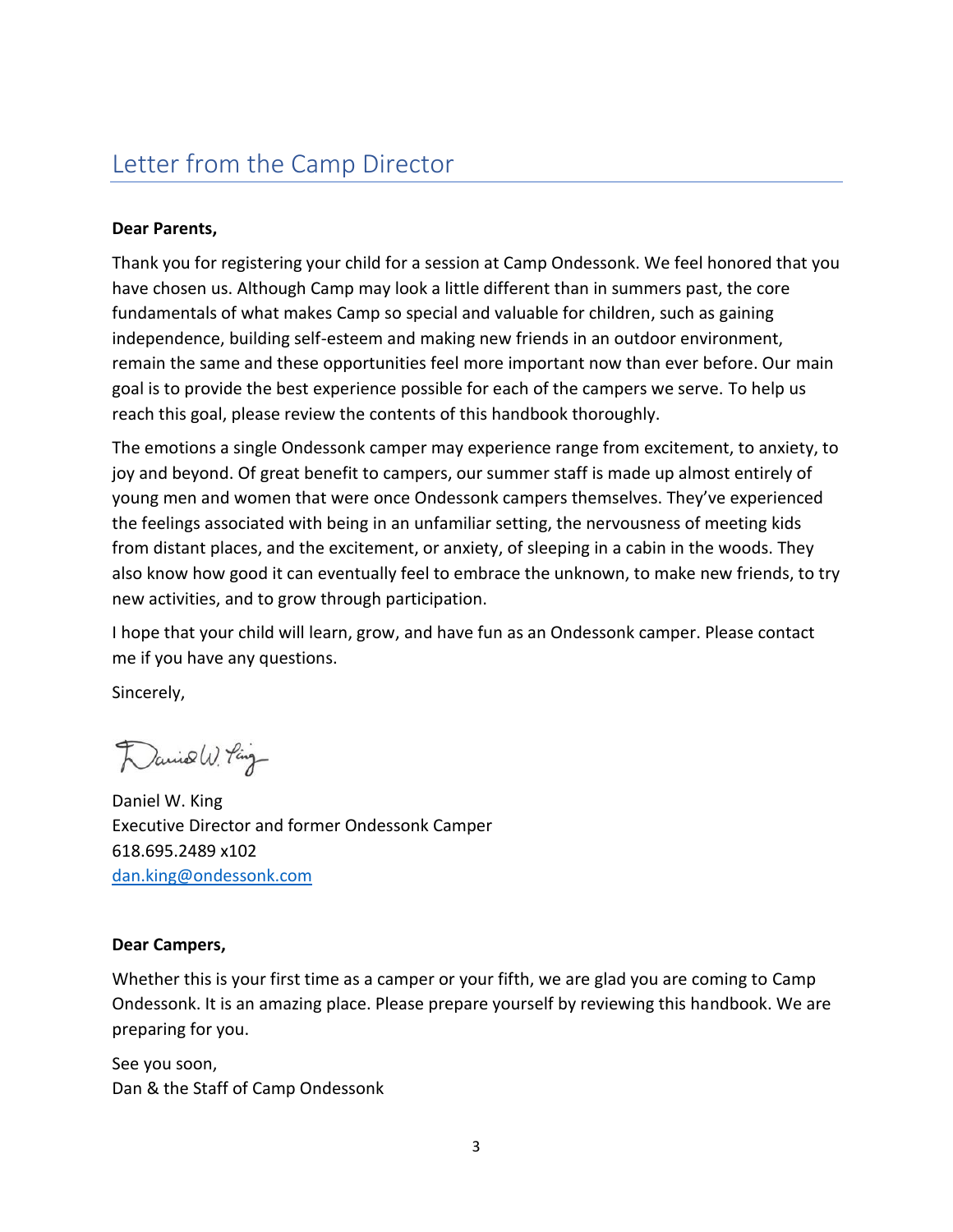## <span id="page-3-0"></span>Mission and Vision

#### **Mission**

Exceptional outdoor and spiritual adventures empowering kids of all ages.

#### **Vision**

Inspired by our Catholic tradition and commitment to the growth of people and faith, we will:

- Operate a world-class camp in a spectacular natural environment
- Inspire leadership, self-confidence and lifelong learning
- Promote stewardship and appreciation of God's gifts

### <span id="page-3-1"></span>Camp Accreditation



Camp Ondessonk is proud to be accredited by the American Camp Association. Developed exclusively for the camp industry, this nationallyrecognized organization focuses on program quality and health and safety issues and requires us to review every facet of our operation. Ondessonk has voluntarily submitted to this independent appraisal conducted by camp experts and is proud to have earned this mark of distinction.

### <span id="page-3-2"></span>Our Staff

All individuals working at Ondessonk choose the job because of a strong desire to serve others. The Leadership & Staff consists of devoted individuals with extensive experience in fields related to youth development and outdoor leadership. The summer leadership staff is comprised of proven, sound decision makers who have completed college or are actively working towards that goal. The camper to staff ratio is approximately 8:1. Leadership and Staff training emphasizes child development, child protection, teaching skills, and responsible leadership. First aid and CPR training are required for employment. Depending on position, staff members are certified by the Certified Horsemanship Association, National Rifle Association, American Red Cross, or other appropriate certifying bodies.

### <span id="page-3-3"></span>Contact Information

Main Camp Office – 618.695.2489 or [camp@ondessonk.com](mailto:camp@ondessonk.com) Summer Camp Information/Registration – 618.695.2489 x131 or [registration@ondessonk.com](mailto:registration@ondessonk.com) Scholarship Information – 618.695.2489 x109 o[r scholarship@ondessonk.com](mailto:scholarship@ondessonk.com) Volunteer Information – 618.695.2489 x145 or [volunteer@ondessonk.com](mailto:volunteer@ondessonk.com) Lost & Found – 618.695.2489 x145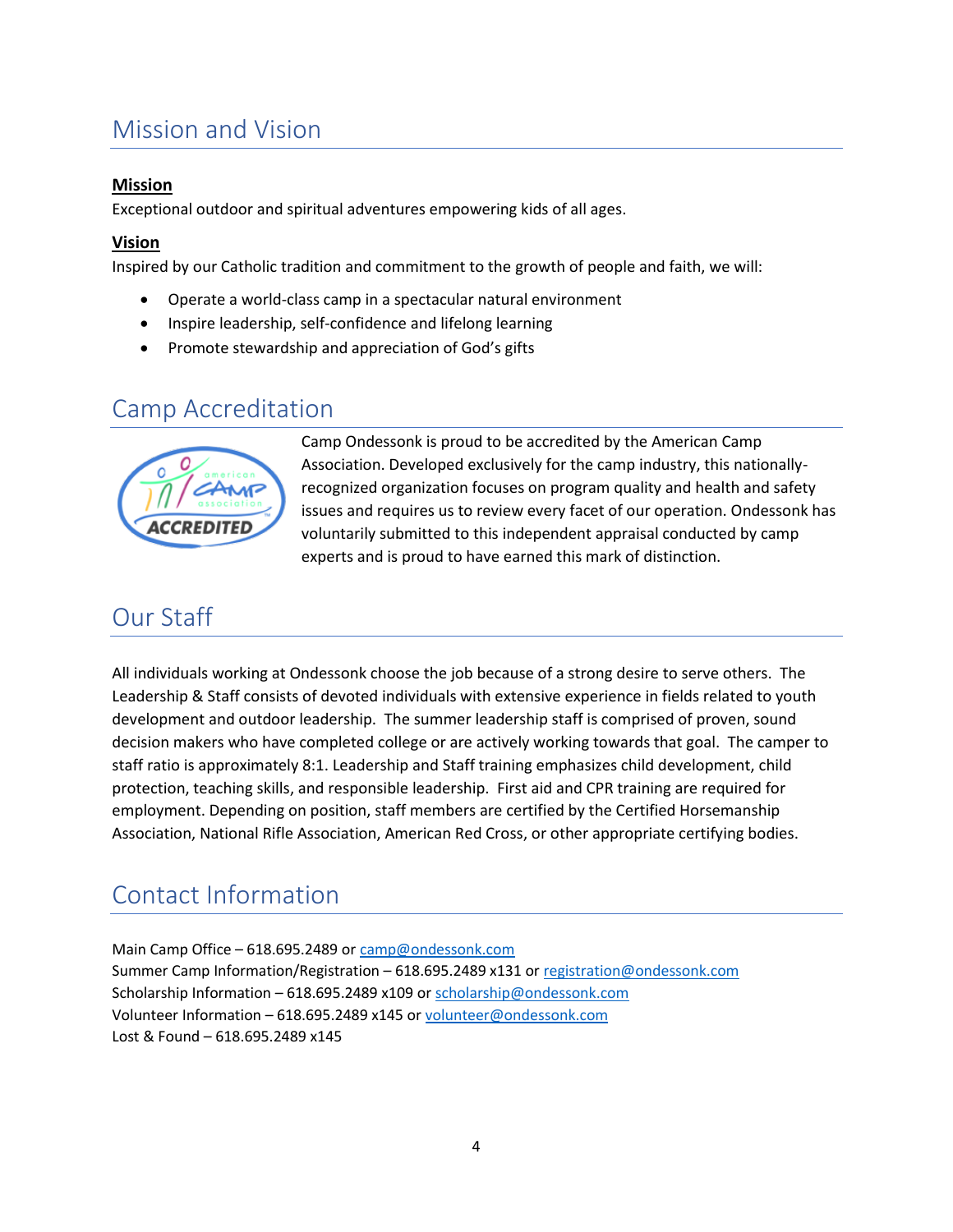### <span id="page-4-0"></span>Preparing Your Camper

The camp experience is like other important experiences in life: the better one is prepared, the more one gets out of the experience. This section covers the key areas that require attention before your camper leaves home. One of the first things to do, especially with new campers (but returning campers need reminders, too!), is to talk with your camper(s) about what they can expect. While giving them a positive preview of their coming experience, let them know that life at camp will be different from life at home, and that you want them to gain many new experiences while away. Below are a few things you should review with your campers to help ease your camper's transition to camp life.

#### <span id="page-4-1"></span>A Typical Day at Camp

The daily schedule for traditional and mini camps includes:

| 7:45 am   | <b>Breakfast</b>                            |
|-----------|---------------------------------------------|
| 8:45 am   | Activities 1,2                              |
| 12:00 pm  | Lunch                                       |
| 12:45 pm  | Siesta (Rest Hour)                          |
| $1:35$ pm | Activities 3,4                              |
| 4:45 pm   | Shower Time, Prayer Service & Flag Ceremony |
| $6:35$ pm | Dinner                                      |
| 8:00 pm   | <b>Evening Activity</b>                     |
| 10:00 pm  | Taps and Lights Out                         |
|           |                                             |

#### <span id="page-4-2"></span>Activities

Each evening brings a specific program designed to help campers progress through the week with a fun night activity. Sunday night kicks off with an opening campfire full of songs and skits. Other activities include a night hike, an evening game, an overnight adventure away from units, the Lodge Ceremony, and a closing campfire.

On Friday, campers will have an afternoon designed to test their skills and cohesion as a unit. Activities include a **Special Activity** based on the theme of the week, and a **Marathon** relay filled with varying activities for campers in the unit to test their skills as they race against other units.

Mini-Camp Explorers can participate in all activities with modifications made for their age. Mini-Campers will participate in fewer activities based on the length of their stay. On Tuesday and Thursday nights, Mini Campers/Explorers participate in evening programming that is geared toward their age group. Wednesday night overnights are spent sleeping in the unit after cooking dinner over a fire and participating in similar activities as the Traditional Camp Overnight Campout.

#### **Camp Ondessonk activities include:**

**Nature Exploration**—Campers will have the opportunity to explore the Shawnee National Forest during their week at Camp. Nature guides will take campers on an expedition they'll never forget—over, under, and through waterfalls, split-rock formations, streams, and bluffs. Throughout the day, campers will play nature games and appreciate God's creation.

**Archery** – Campers will have the opportunity to learn proper safety and shooting techniques while handling a bow and arrow. Program content is based on USA Archery guidelines. For Mini-Campers and Explorers, target distance is shorter to allow for better accuracy, and a creative target could be added for a fun shooting experience.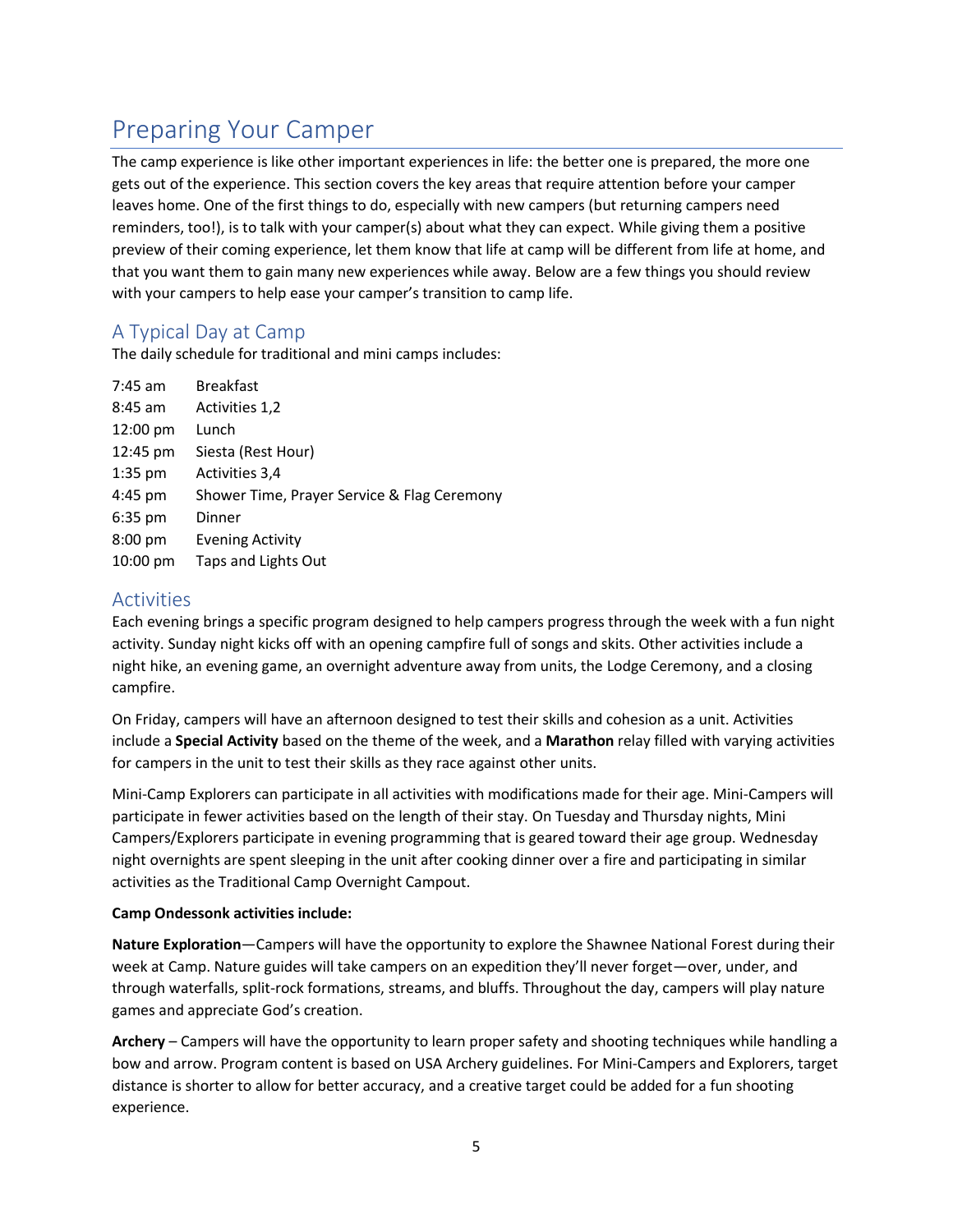**Riflery**— Campers will learn proper safety and shooting techniques of a .22 caliber rifle based on the National Rifle Association guidelines for safe handling. Mini-Camp Explorers will have the chance to learn rifle range safety while using slingshots to practice their shooting.

**Horsemanship**¬ In accordance with Certified Horsemanship Association safety practices, traditional campers will have the opportunity to learn how to effectively ride a horse through an obstacle course or on a trail ride. They will practice the horsemanship skills they learn by navigating around poles, barrels, or trees and over bridges, logs, and creeks! Mini-Campers and Explorers go on a pony ride, learn how to groom horses, and enjoy other stables activities.

**Swimming**—All Campers will get to enjoy Ondessonk's beautiful swimming lake, Lake St. Isaac, multiple times during their stay. Under the supervision of Certified Lifeguards, the swimming area has many great features including water slides, beach volleyball, and floating docks. Campers with an advanced swim assessment can use the zip line and Tarzan swing. Advanced swimming options are not offered for Mini Camp.

**Handicrafts**—Campers will get a chance to learn a variety of crafts during their week at Camp. Crafts could include "Boondoggling," leather stamping, beadwork, tie-dying, and other traditional favorites that stretch the limits of your imagination. Crafts may vary week to week.

**Woodscraft**—Campers will learn an introduction to outdoor living skills. Outdoor skills could include fire building, shelter making, knots & lashings, orienteering, and other basic outdoor skills to help survive in the woods. For older campers there could be a possibility to learn more advanced skills.

**Boating**—All campers will have the chance to float along and explore the wooded shoreline of Lake Echon while testing their skills in a canoe or a kayak. Before touching the water, campers are taught basic strokes and boating maneuvers on land. Certified Lifeguards help supervise and teach boating activities.

**Council**—Campers will receive the chance to explore spiritual concepts of nature and life through stories, discussions, and interactive activities; all based around the namesakes of Camp Ondessonk and our Catholic tradition.

**Challenge**—Campers will have the opportunity to step out of their comfort zone to grow as an individual and a unit while participating in our Challenge Course elements. Challenge Course elements could include the Climbing Wall, Giant Swing, Flying Squirrel, Zip line, or High Jungle. The staff design a progression for each group to help them grow both in the air and on the ground. Mini-Camp Explorers will have the chance to use the Climbing Wall during their stay to get a taste of our challenge program.

#### <span id="page-5-0"></span>Living Arrangements

One of the best aspects of the Camp experience is learning to adjust to group living, making new friends, and getting along as part of a team.

Our Traditional Campers reside in a "unit". Each unit has 5 or 6 three-sided cabins and each cabin has 4 sets of bunk beds (with a couple of exceptions). Traditional Camp unit staff sleep in one of the cabins while the campers stay in the others. Units for mini campers contain four-sided cabins with screen windows, and each cabin has 5-6 sets of bunk beds. Mini camp unit staff sleep in a separate room inside the cabin.

Campers are grouped according to age and gender assigned at birth. We strive to place campers in their desired units, but assignments are never guaranteed. Housing is on a first come, first serve basis. Because of changes and cancellations, unit assignments are not given to campers prior to check-in.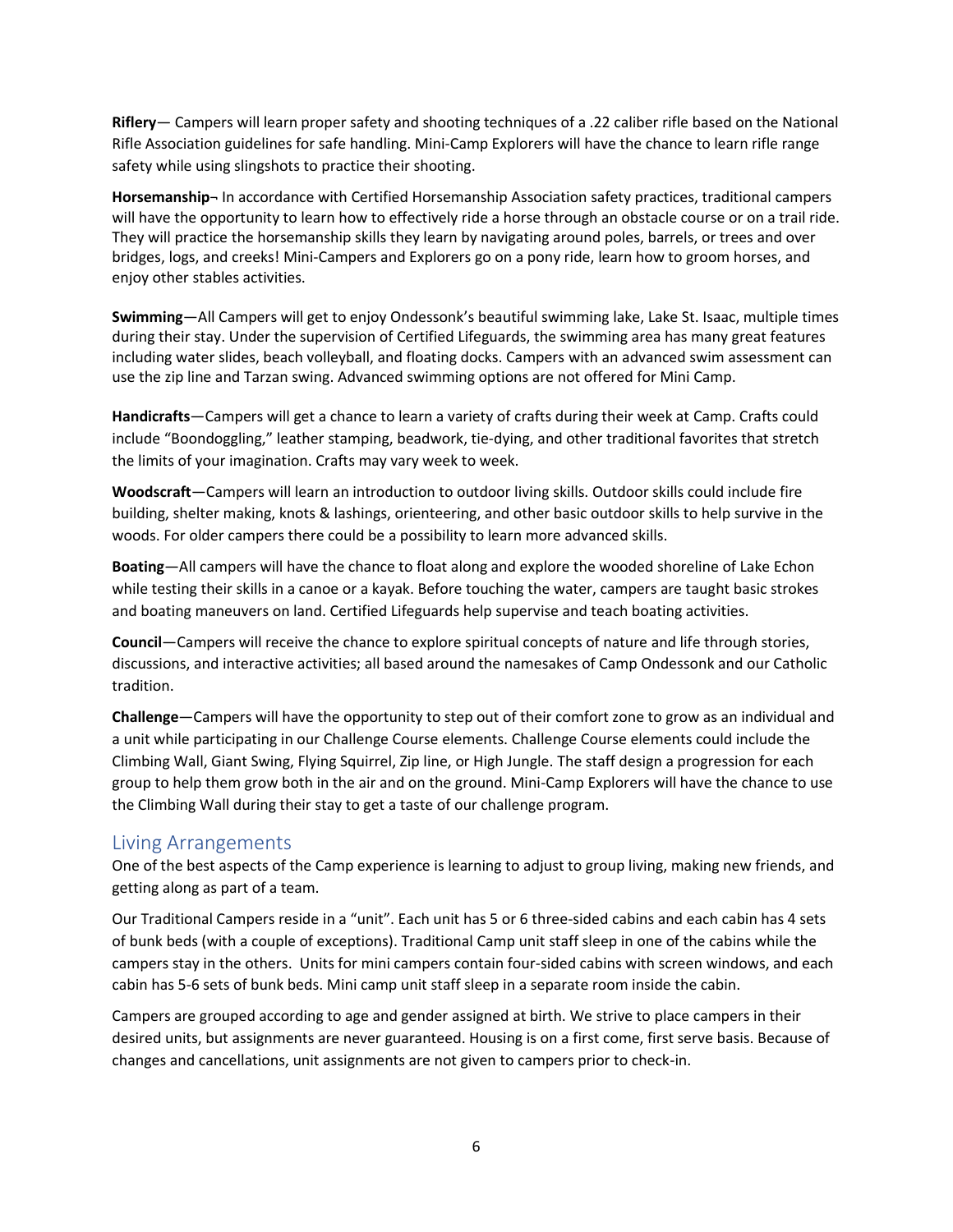We know how important it is for campers to be with their friends. We make every effort to ensure, at a minimum, they are assigned to the same unit, but sometimes it is not possible to place them in the same cabin. To facilitate placement, you must enter all camper friend names in the Cabin Mate section of your online account or list them on the paper registration form. Larger groups with friends that register much later are at a higher risk for not receiving their desired unit. We place more importance on friends being together vs. which unit they stay in.

You can view pictures of the units on our website a[t https://ondessonk.com/camping-hiking/our-facility](https://ondessonk.com/camping-hiking/our-facility-event-meeting-spaces/)[event-meeting-spaces/.](https://ondessonk.com/camping-hiking/our-facility-event-meeting-spaces/)

#### <span id="page-6-0"></span>Meals

Our menu is nutritious and attempts to meet the variety of tastes of the campers. Many items will be to your child's liking, some items your child may never have tried before, and other items may be things they dislike. Because of our need to feed over 500 people in a relatively short period of time, we are not able to offer "taste-based" special requests for meals. Parents, please help your camper prepare for Camp by relaying the expectation that they will try new things and that they may be hungry if they do not eat what is served. Please note that we always provide a vegetarian option as well as special menu items for children with medically-based dietary needs and common allergies such as milk, egg, peanuts, tree nuts, gluten, and soy. Additionally, all staff are trained in food and allergy safety. **Be sure to complete the Allergy section in your online account to indicate any food allergies/dietary restrictions for your camper. Please be specific and very detailed, as will we.**

#### <span id="page-6-1"></span>Conduct

All campers are expected to uphold the following behavior agreement.

1) Take Care of Ourselves by staying safe, listening, and following directions from counselors, applying sunscreen and bug spray every day, and reporting anything that doesn't feel right to our counselors.

2) Take Care of Others by showing kindness and respect for fellow campers and staff through words and actions.

3) Take Care of Camp by not disturbing the animals and plants that live here, keeping Camp clean from litter and graffiti, and caring for Camp's buildings and equipment like it is our own.

Campers are expected to follow all Summer Camp rules, including those not listed here, that may be set forth by Camp Ondessonk staff. The Camp Director reserves the right to dismiss campers for unacceptable behavior and gross violations of camp rules without refund. Parents will be responsible for arranging and covering costs for their child's early departure.

#### <span id="page-6-2"></span>Independence

One of the significant growth opportunities campers experience is being independent of parents, with typically no contact during the camping session. This can be one of the most positive experiences they can have at Camp and one which can be invaluable in the process of growing up. Be aware that as a parent, you may need to prepare for this as much—if not more—than your camper!

#### <span id="page-6-3"></span>Sending a First Time Camper

If this is your child's first trip to Camp Ondessonk for camp, your preparation in advance will go a long way toward helping them have a great experience and minimize the effects of homesickness. Almost all first-time campers and many returning campers experience some level of homesickness. These feelings are natural,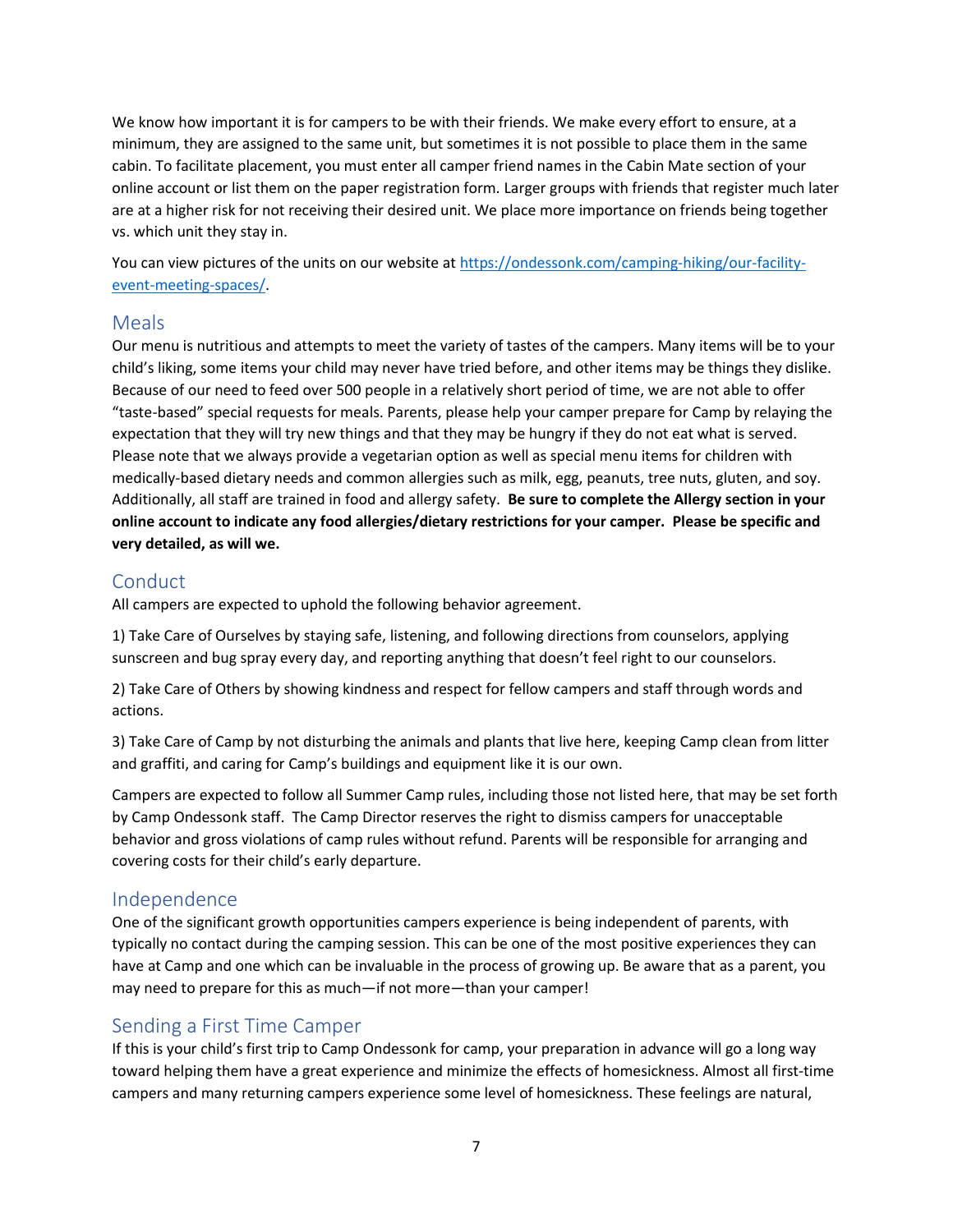extremely common, and very real. Most cases of homesickness are mild. Some cases are challenging. Our staff members are trained to help campers work through these feelings and as a result, homesickness usually subsides within 24 hours of arriving at Camp. When preparing your child for Camp, you will minimize the likelihood of a serious case of homesickness by using the following parenting strategies:

- **Do not tell your child that you will pick them up if he/she does not like Camp right away**. Regrettably, we encounter this fairly often. Though parents who give this message have good intentions, their children have an extremely hard time getting better when homesick. Be very honest with your child about what it means to sign up for something and follow through with it. Leaving Camp early is an absolute last resort.
- Develop a Camp nighttime routine at home. Practice falling asleep without noise, such as television or music. A fan or other ambient noise might help acclimate campers to typical nighttime sounds. Units at Camp have no electricity, so make sure that the camper is comfortable falling asleep in full darkness. Have them sleep with a flashlight next to the bed to practice using it at night. Finally, have your child spend a night or two away from home with a friend.
- Involve your child in planning for Camp. While doing this, focus on the fun that will be had.
- If you sense that your child is nervous about going to Camp and missing home, talk about it. Use an encouraging approach and supply your child with ideas that will help him/her work through it. Suggest writing a letter or taking along a favorite keepsake from home. You know your child better than anyone. What has helped her/him handle stressful situations in the past? All conversation about this subject will help as long as encouragement is at the forefront.
- If possible, send your child with a friend. Be sure that they are truly friends, not just acquaintances from school. If your child is going to Camp alone, emphasize the opportunities that he/ she will have to meet new people. Many of our staff, including Ondessonk's Executive Director, came to Camp Ondessonk alone as campers. Being alone should be seen as an opportunity.
- Discuss what Camp will be like. Read this booklet with your child and let him/her know what to expect. Focus on the positive aspects of Camp. Talk about the fun activities, the idea of "growing up" and the independence and adventure of it all. Visit our website with your child. Look at the photos and read about Ondessonk together.
- Establish realistic expectations. Camp, like life, has high points and low ones. Not every moment will be filled with wonder and excitement. Encouraging your child to try new things and make new friends will help the experience be a positive one.
- Write to your child. Kids love to receive letters or Bunk Notes [\(www.bunk1.com\)](http://www.bunk1.com/) at Camp and getting one from home on the first or second day does wonders. Send a letter a couple of days early to ensure it arrives on time. Be aware that homesickness may be brought on by a letter that tells a child how much she/he is missed, or how much fun everyone else at home is having. Letters of an encouraging tone help promote a positive Camp experience. See the following section for information about Bunk Notes.
- Plan to attend one of our "Getting Ready for Camp" Webinars. This is an excellent way for both new and returning camper families to hear about Camp Ondessonk's summer camp planning and see a virtual unit tour. You will meet some of our leadership staff and can ask questions about the Camp O experience. Register online at [https://ondessonk.com/community/camp-ondessonk-events.](https://ondessonk.com/community/camp-ondessonk-events)

In the event your child does have a bout with homesickness, please be assured that he/she will receive individual counseling directly from staff members trained for that purpose. If your child is having a particularly hard time, a Camp representative will contact you directly for support. Otherwise, no news is good news.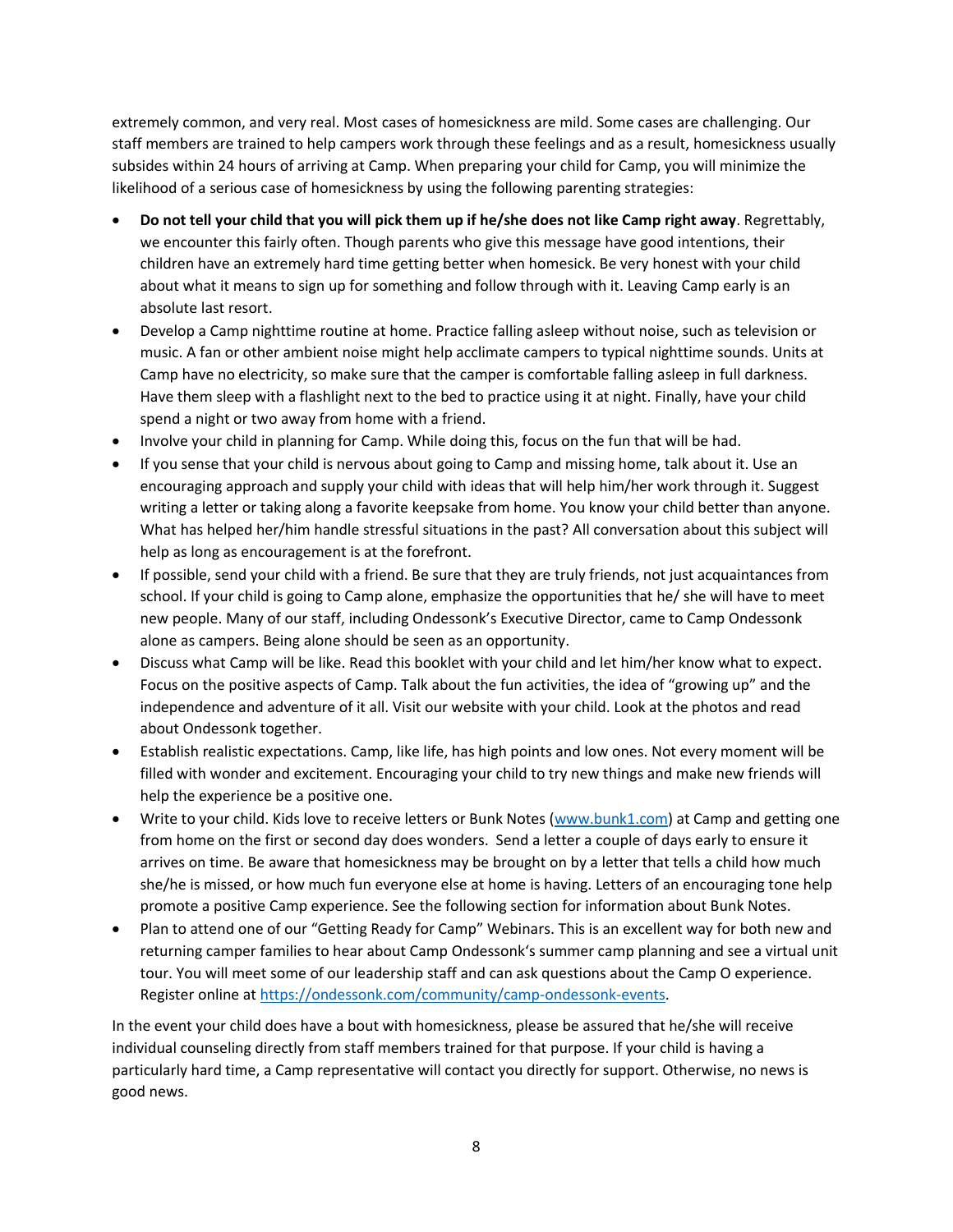# <span id="page-8-0"></span>Arrangements to Make Before Camp

#### <span id="page-8-1"></span>Fees

Make your payments easily and securely using our online registration system. Log in and make your payments according to your schedule and budget. Payments are also accepted over the phone, or you can mail a check. A \$25 fee will be charged for checks that are returned due to insufficient funds.

The balance of all payments is due four weeks prior to your Camp start date. If necessary, special payment arrangements can be made by emailin[g registration@ondessonk.com](mailto:registration@ondessonk.com) and are subject to approval by our Finance Department. Any unpaid balance on arrival can result in your camper not being able to attend.

#### <span id="page-8-2"></span>Scholarships and Tuition Assistance

To make Camp more accessible to children of all economic means, scholarship funding is available. A maximum of \$669 of tuition assistance will be awarded per camper. A sliding scale is used to determine the amount of award based on adjusted gross income and household size. Camp Ondessonk is an equal opportunity provider of summer camp programs. Scholarship awards are made without regard to geographic location, race, color, national origin, sex, religion, disability, or any other legally protected status.

The scholarship application period begins each year on the first business day in January and is open until funds are depleted. Since Camp registration opens in October, it is highly recommended that you register your camper and secure a spot in Camp, then apply for scholarship funding. If you qualify for partial tuition assistance, your registration and deposit must be submitted before scholarship funding is applied. If you are awarded the maximum amount of funding, your deposit will be refunded to you. Visit our website at <https://ondessonk.com/summer-camp/scholarships> for more information.

#### <span id="page-8-3"></span>Cancellation and Refund Policy

Full camper registration fees (including deposit) are refundable for medical reasons only and will be issued upon receipt of a doctor's authorized medical excuse.

Cancellations made more than four weeks in advance of session start date will receive a full refund less the \$100 non-refundable deposit and a \$10 processing fee. Cancellations made less than four weeks in advance of session start date are non-refundable. Campers switching to a later session within the original four-week window are not eligible for a refund.

No refunds will be given due to an early departure. Tuition deposits and payments are non-transferable between campers.

#### <span id="page-8-4"></span>Late Arrival/Early Departure

Any camper that must arrive after 3:00pm on Sunday must contact the Camp office with a time of arrival. Arrivals required after 8:30pm are highly discouraged.

If your child must be picked up before Saturday, contact the Camp office to coordinate a pick-up day and time. We strongly discourage campers leaving early as this interrupts the flow of Camp and adversely affects the quality of the departing camper's experience. In case of an emergency requiring an unplanned early departure, contact the office for instructions. Written consent is necessary in all cases for early departure, and the person picking the camper up must show identification verifying that they are listed as an authorized adult on the "Camper Profile Sheet" in your online account.

#### **Early departures any day after 8:30pm and all day on Saturday are not permitted.**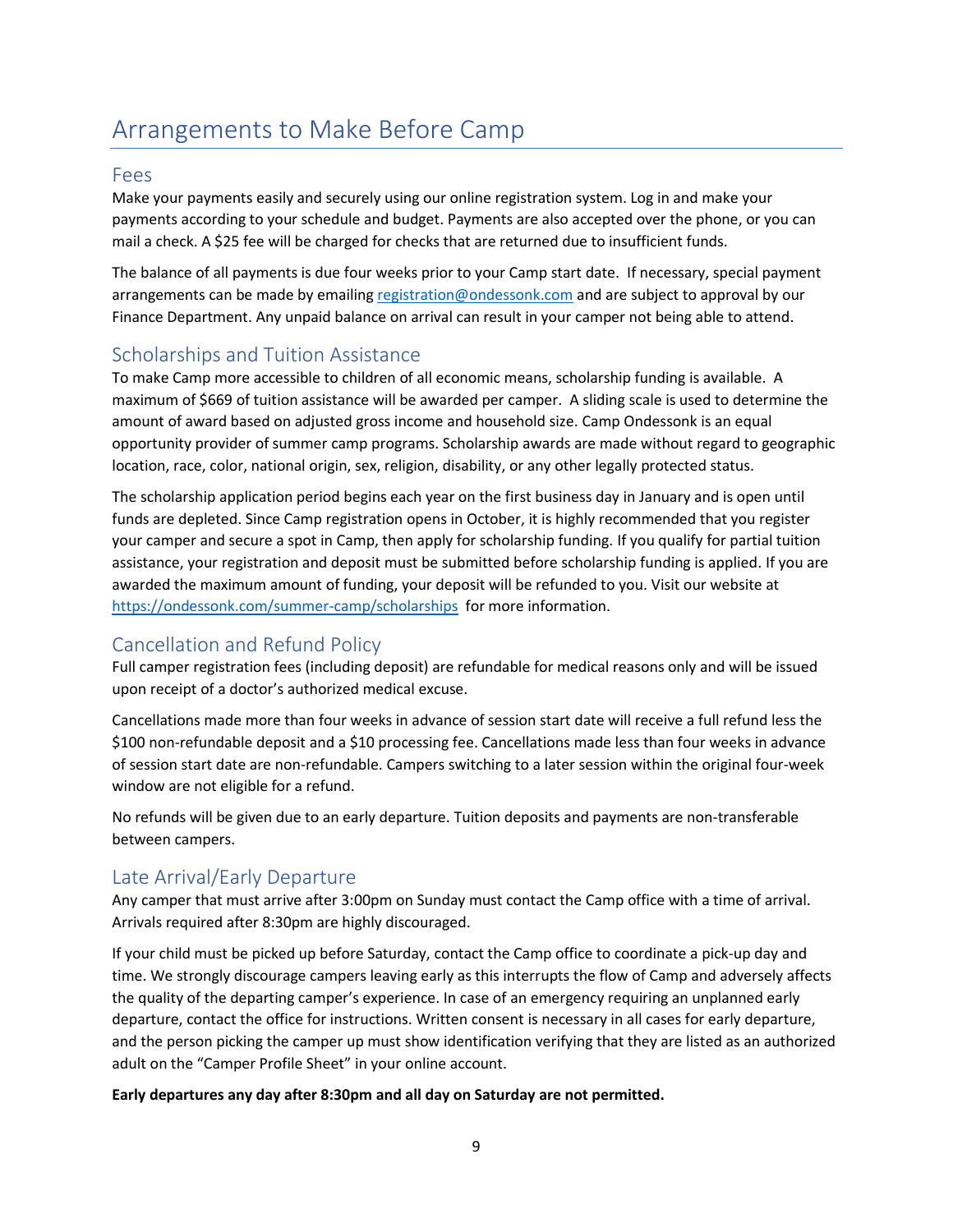#### <span id="page-9-0"></span>Health Care, Health Forms and Medications

Although we near a return to normalcy, the risk of COVID-19 is still prevalent in our world, so we want to share information about how Camp will manage it for summer 2022.

#### **Testing**

In addition to other appropriate mitigation measures, regular testing is a safe, effective way to help prevent the spread of COVID-19 and help Camp Ondessonk remain open. Camp will rapid test all Campers, Staff, and Volunteers on check-in day. With potential new variants, there are no exemptions for testing, even if you are vaccinated. The best news is that Camp intends to offer all your favorite camp activities such as meals in the Dining Hall, group campfires, marathon, and more! Many people with COVID-19, especially children and teens, don't have symptoms but can still spread the virus. Testing will help find people who have the virus before it can spread to others and possibly cause an outbreak, and keep campers at Camp where they can participate in the large group activities they enjoy. Campers who exhibit symptoms of COVID-19 during their stay at Camp will receive a rapid test. Should the test produce a positive result, Camp will contact the camper's parents and coordinate our response with the Illinois Department of Public Health.

#### **What You Need To Do**

There is a new online form on Campwise called "2022 Authorization and Consent for COVID Testing". This form must be electronically signed before arrival and will allow certified, trained staff and volunteers to perform testing on check-in day and during the week if necessary.

#### **Masking & Large Group Gatherings**

COVID-19 Community Levels are a new tool developed by the CDC to help communities decide what prevention steps to take based on the latest data. Levels can be low, medium, or high and are determined by the use of hospital beds, hospital admissions, and the total number of new COVID-19 cases in an area. Camp Ondessonk will use the Community Levels from IL, MO, KY & IN to determine masking procedures and the feasibility of large group gatherings like campfires, dining hall meals, etc. New data is produced every Thursday and will be used to determine the next week of Camp. When in a low community spread (like we are now), masking is optional and we will gather together for campfires, Mass, meals, etc. If the Community Level increases to medium or high, masking requirements will be introduced, and gatherings will have smaller capacities.

Camp Ondessonk is doing its best to stay up-to-date on the virus and new mitigation measures to ensure a safe and fun experience for your camper. To learn more about Camp Ondessonk's COVID-19 plan, please visit [https://ondessonk.com/covid-19-updates.](https://ondessonk.com/covid-19-updates)

Camp Ondessonk staff will conduct daily health screenings for campers, volunteers, and staff consisting of temperature checks and questions. Any camper who needs additional evaluation will be seen by the Health Center staff.

Camp's Health Center is centrally located in the main area of Camp and is stocked with first aid supplies and emergency medical equipment. A staff member with advanced medical training is on-duty 24 hours a day. A licensed medical professional is on-site daily, and a Medical Doctor is always on call when campers are on-site. If your child needs medical care while at Camp, your insurance would be billed by the medical facility. Camp has accident coverage (up to \$2,500 per camper) that is secondary to your insurance coverage. Sickness that would or could occur without relation to Camp will be given medical treatment but will not be covered by camp insurance. In all cases, parents will be contacted if their child needs the care of a physician, a hospital visit, or if they spend the night in the Health Center.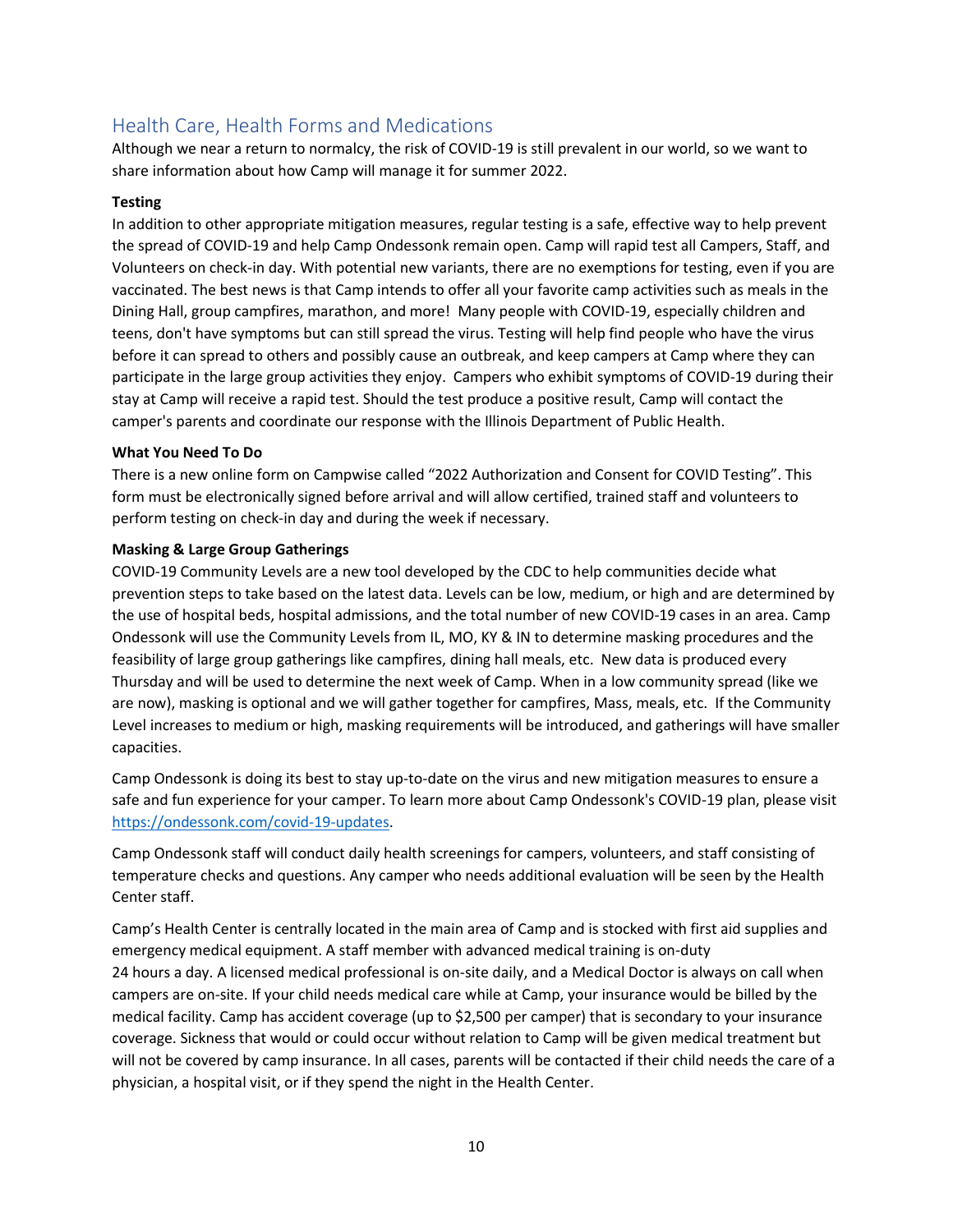**At least 4 weeks prior to arrival at Camp**, please log into your account and complete all medical-related items required to participate. This includes:

- Camper Medical Questionnaire: located in the FORMS/ONLINE FORMS section of the dashboard.
- Allergies: located in the MEDICAL section of the dashboard.
- Over the Counter Authorization: located in the MEDICAL section of the dashboard.
- Prescription Medications (if applicable): located in the MEDICAL section of the dashboard. Be sure to click the dropdown and select the appropriate Camp session.
- Medical Physical: Any form signed by a physician and dated within the last 12 months is acceptable. Upload it to your account in the FORMS/UPLOAD section of the dashboard. You can also email it to [registration@ondessonk.com](mailto:registration@ondessonk.com) or send via secure fax to 618-695-3593.
- Immunization Record: Upload it to your account in the FORMS/UPLOAD section of the dashboard. You can also email it to [registration@ondessonk.com](mailto:registration@ondessonk.com) or send via secure fax to 618-695-3593.

All camper medications (prescription and over the counter) and vitamins will be kept in the Health Center for the duration of the camper's stay. Parents should send at least a 9-day supply of your child's medication. If your child has asthma, please send two albuterol rescue inhalers, one to be kept in the Health Center, and one to be kept with your child's Unit Leader. Camper medications are distributed at mealtimes by the Health Center Staff & Nurses. Exceptions can be made based on primary care provider directions. To help your camper prepare for the summer, we encourage families to start a routine of receiving medications during mealtime.

#### **IMPORTANT: ALL medications, including over the counter meds, MUST BE in the original container. We CANNOT administer medications not in their original packaging.**

Poison Ivy, mosquitoes, and ticks are common at Camp. Campers are advised to wear repellent and appropriate clothing. Mosquito netting is available at the Trading Post. If the Health Center Staff believes that a health risk has occurred that may require attention after the camper leaves Camp, you will be contacted prior to your arrival for camper pick-up.

#### <span id="page-10-0"></span>Setup your Bunk1 Account

Camp Ondessonk utilizes Bunk1, a third-party photo-sharing service that allows parents to view and order pictures online. Bunk 1 also provides one-way email service to campers. Campers can receive emails, called "Bunk Notes" through the Bunk1 portal for a small fee per email. We no longer offer the option for campers to reply to the emails. Information about this service can be found on our website at [https://ondessonk.com/wp-content/uploads/2022-Bunk-1-Parent-Letter.pdf.](https://ondessonk.com/wp-content/uploads/2022-Bunk-1-Parent-Letter.pdf) If you wish to register for Bunk 1, the 2022 invitation code is **COND22**. Campers receive printed messages once per day.

#### <span id="page-10-1"></span>Pre-Purchased Items

Save time during check-in and pre-purchase unit photos, unit shirts, and/or care packages. Log into your account and go to the OPTIONAL ITEMS section of the dashboard. Click on the "Add. Chg." tab, then the "Manage Add. Charges" button. After you have selected the items for purchase, click on the "Make a Payment" button on the dashboard to pay for them. Please note, these items are optional, and your Camp tuition does include one unit shirt.

#### <span id="page-10-2"></span>Early Swim Assessment Option

Campers may take a swim assessment before arriving at Camp at your local lap pool or lake. You must have a lifeguard, swim coach, or other **qualified aquatics professional** observe your camper's swim assessment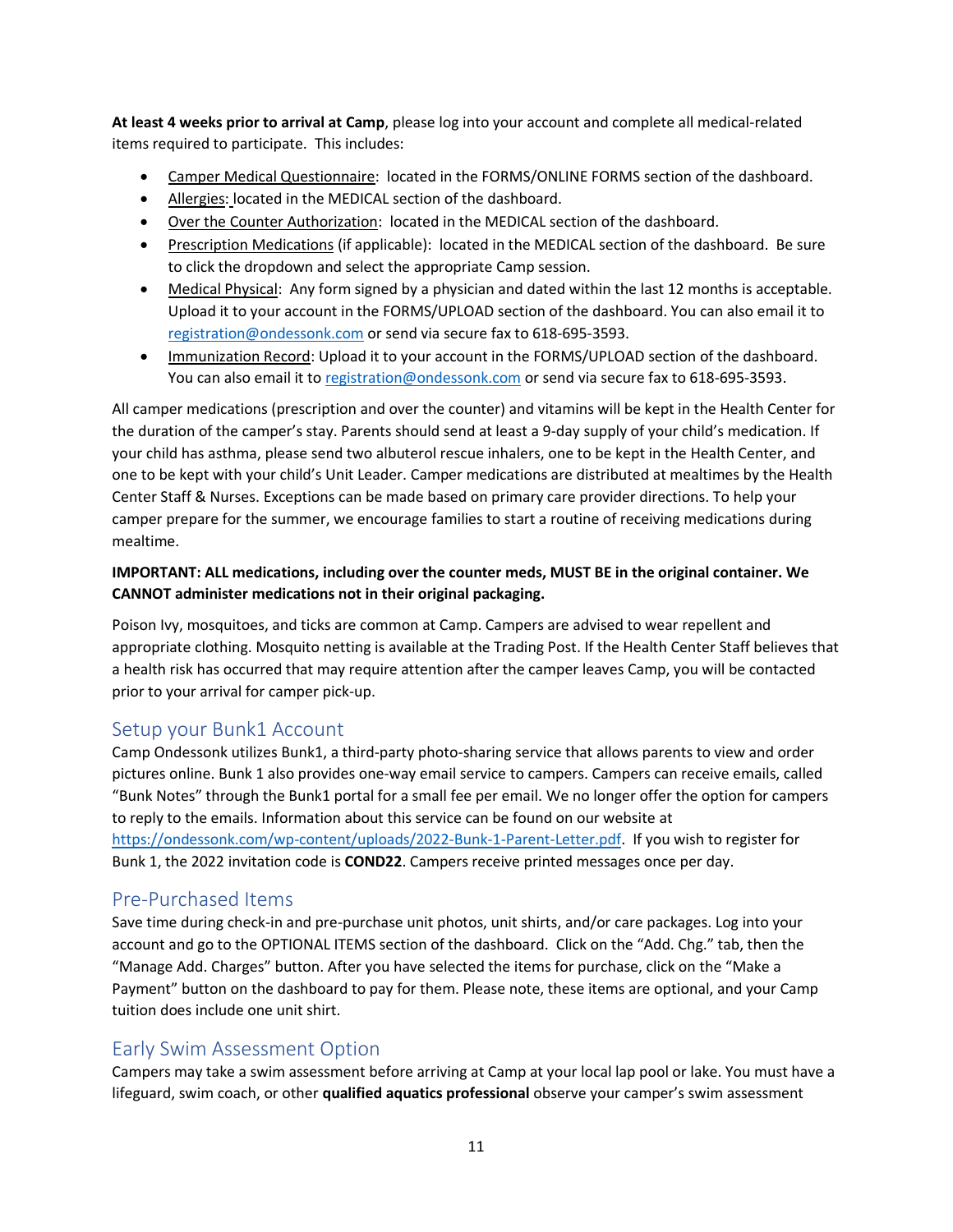attempt and sign off on the form. **If your camper already has a swim assessment on file at Camp Ondessonk, another assessment is not necessary unless they are trying to advance or have had a change in health status that warrants a new assessment.**

The Early Swim Assessment Form is located on our website at [https://ondessonk.com/wp](https://ondessonk.com/wp-content/uploads/Camp-Ondessonk-OPTIONAL-Early-Swim-Assessment-2.pdf)[content/uploads/Camp-Ondessonk-OPTIONAL-Early-Swim-Assessment-2.pdf.](https://ondessonk.com/wp-content/uploads/Camp-Ondessonk-OPTIONAL-Early-Swim-Assessment-2.pdf) Once completed, please scan it as a PDF file and upload it in the FORMS/UPLOAD FORMS section. You may also email it to [registration@ondessonk.com](mailto:registration@ondessonk.com) or fax it to 618-695-3593. **Forms submitted within three days prior to your session start date are not guaranteed to have been processed. In that case, it is strongly advised you bring a copy of the form with you to Camp.** 

Campers without a swim level on file will complete an assessment during their first swimming block on Monday or Tuesday. The intermediate swim assessment involves swimming from the beach to the dock and back - a total of about 75 meters (3 lengths of a pool). Campers completing this assessment can swim in both shallow and deep areas and use all of the slides at Camp, including the Shawnee Screamer. The advanced swim assessment involves swimming from one side of the lake to the other and back AND treading water for 3 minutes. The full distance across the lake is at least 100 meters (4 lengths of a pool) each way. Campers who successfully complete this assessment can use the mini zipline and rope swing in the advanced swimming area. Campers not wishing to swim in deep water will be assigned as beachfront only and will still have access to shallower water. All campers may use lifejackets while swimming at the waterfront if they choose. Mini campers (including Explorers) are not allowed to take the advanced swim assessment or swim in the advanced area.

#### <span id="page-11-0"></span>Optional Camper Resource Request

Camp Ondessonk makes every effort to accommodate all campers that wish to attend regardless of physical or emotional needs, dietary requirements, or other circumstances. Camp is, however, rustic, rugged, communal, and gender-binary by nature. Our goal is for all campers to have a safe, positive, and adventurous week at Camp. To provide the best experience possible, please contact us if you feel that any accommodation may be needed during their stay. We will work with you to determine if appropriate accommodations can be made within our current program, scope, and budget. Additional information can be submitted to Camp regarding your child's needs via the optional Camper Resource Request form in the FORMS/ONLINE FORMS section of your account. Camp employs a summer Camper Support Specialist who is available to work with campers, staff, and parents before, during, and after their session(s) if requested.

#### <span id="page-11-1"></span>Layover Weekends

Campers that choose to attend multiple sessions back-to-back may take advantage of the layover program. This two-day, one night session may include swimming, hiking, and relaxing at Camp, all meals, and other activities under the supervision of Counselors. Campers should pack enough clothes and supplies for their entire stay, as laundry facilities will not be made available.

Register for layover sessions as part of your online camper registration or call Camp for assistance. O.W.L.s who are registered for 2-week sessions DO NOT need to register for a layover session between weeks. The program includes weekend programming.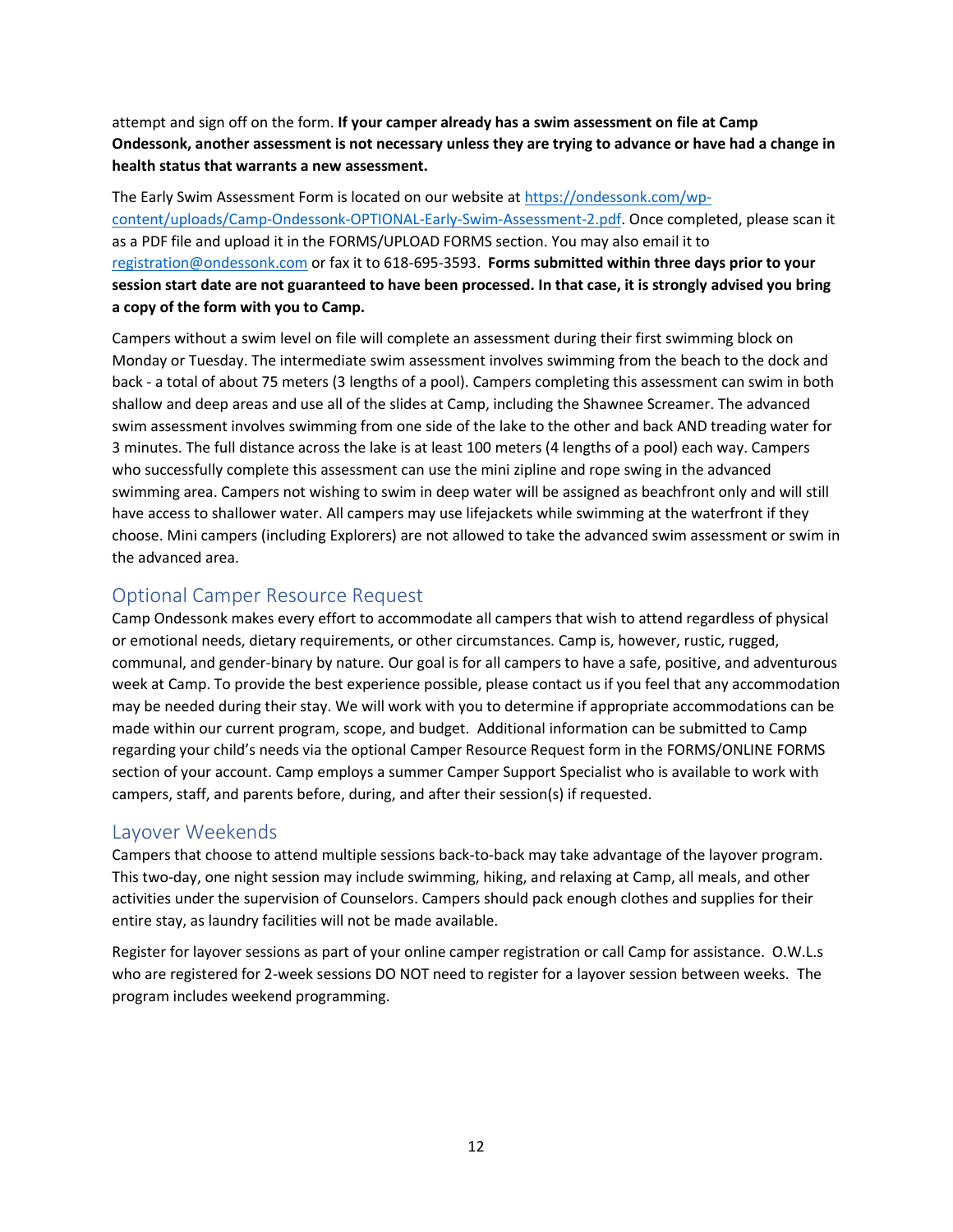# <span id="page-12-0"></span>Packing for Camp

#### <span id="page-12-1"></span>Snacks and Care Packages

Food and beverages, except for water, are not allowed in camper units. To adequately enforce this policy, our staff examines the contents of all bags during the check-in process. Campers that choose to ignore this policy will have their food and drinks confiscated. Camp's Trading Post will be open daily if campers wish to buy a snack or beverage. Trading Post food and beverages will likewise not be allowed in camper living areas.

All packages will be opened in front of an Ondessonk staff member. Food and beverages, if present, will be confiscated. Appropriate items to include in a care package are letters, magazines, small games, stickers, books, etc. Send packages early to ensure that they arrive with enough time to enjoy them! You can also prepurchase care packages directly from Camp and have them waiting for you during check-in. Simply log into your account and find it in the OPTIONAL ITEMS section of the dashboard.

#### <span id="page-12-2"></span>Packing List

Packing wisely can help ensure a good Camp experience. Please make sure that medicines, swimsuit, and towel are packed on top for easy access during registration. Make sure to pack old, comfortable clothes for your week. Keep in mind that no laundry service is available to campers and that units do not have electricity. Below is a suggested list of what to bring. Please pack according to your own child's needs. **All packing lists, including Adventure and Equestrian packing lists, are on our website at** [https://ondessonk.com/summer](https://ondessonk.com/summer-camp/parent-resources)[camp/parent-resources](https://ondessonk.com/summer-camp/parent-resources)**.** 

| <b>General Packing List</b>                                | <b>Optional</b>                                      |
|------------------------------------------------------------|------------------------------------------------------|
| Hand sanitizer<br>$\bullet$                                | Camera                                               |
| Medications in original containers                         | Laundry bag                                          |
| $\bullet$                                                  | $\bullet$                                            |
| 5 T-shirts*                                                | Flip flops for showering only                        |
| $\bullet$                                                  | $\bullet$                                            |
| 3-4 pairs shorts                                           | Fishing gear                                         |
| $\bullet$                                                  | $\bullet$                                            |
| 2 pairs long pants                                         | Stationary & pre-stamped/pre-addressed               |
| $\bullet$                                                  | $\bullet$                                            |
| Long sleeve shirt*<br>$\bullet$                            | envelopes or postcards*                              |
| Underwear for 6 days PLUS extras                           | Theme-based costumes or props                        |
| $\bullet$                                                  | $\bullet$                                            |
| PLENTY of socks - tall socks are best                      | Battery-powered fan                                  |
| $\bullet$                                                  | ٠                                                    |
| Pajamas                                                    | Lightweight backpacking mattress/pad for the         |
| $\bullet$                                                  | $\bullet$                                            |
| Jacket<br>$\bullet$                                        | Overnight                                            |
| Comfortable, closed toed shoes for hiking and<br>$\bullet$ |                                                      |
| horseback riding                                           | LEAVE HOME (any of these items will be               |
| 2 additional pairs of old sneakers<br>$\bullet$            | confiscated upon arrival at Camp)                    |
| Poncho/Raincoat*                                           | Food & drinks (except water)                         |
| $\bullet$                                                  | ٠                                                    |
| Modest swimsuit - one piece or tankini (no                 | All electronics (Cell phones, iPods, electronic      |
| $\bullet$                                                  | $\bullet$                                            |
| bikinis please)                                            | games, iPads, tablets, radios, etc.)                 |
| Pillow                                                     | Jewelry & other valuables                            |
| $\bullet$                                                  | $\bullet$                                            |
| Twin sheet                                                 | All alcohol & tobacco products                       |
| $\bullet$                                                  | $\bullet$                                            |
| Sleeping bag or old blankets (Sleeping bag is              | Immodest apparel                                     |
| $\bullet$                                                  | ٠                                                    |
| recommended for overnights)                                | Dangerous implements (knives, firearms,<br>$\bullet$ |
| 2 Towels - shower towel and beach towel<br>$\bullet$       | fireworks, etc.)                                     |
| 2 Large reusable water bottles*                            | Trash bags for dirty clothes (gets mistaken for      |
| ٠                                                          | $\bullet$                                            |
| Bug repellent*<br>$\bullet$                                | trash)                                               |

#### **Items with \* may be available at Trading Post.**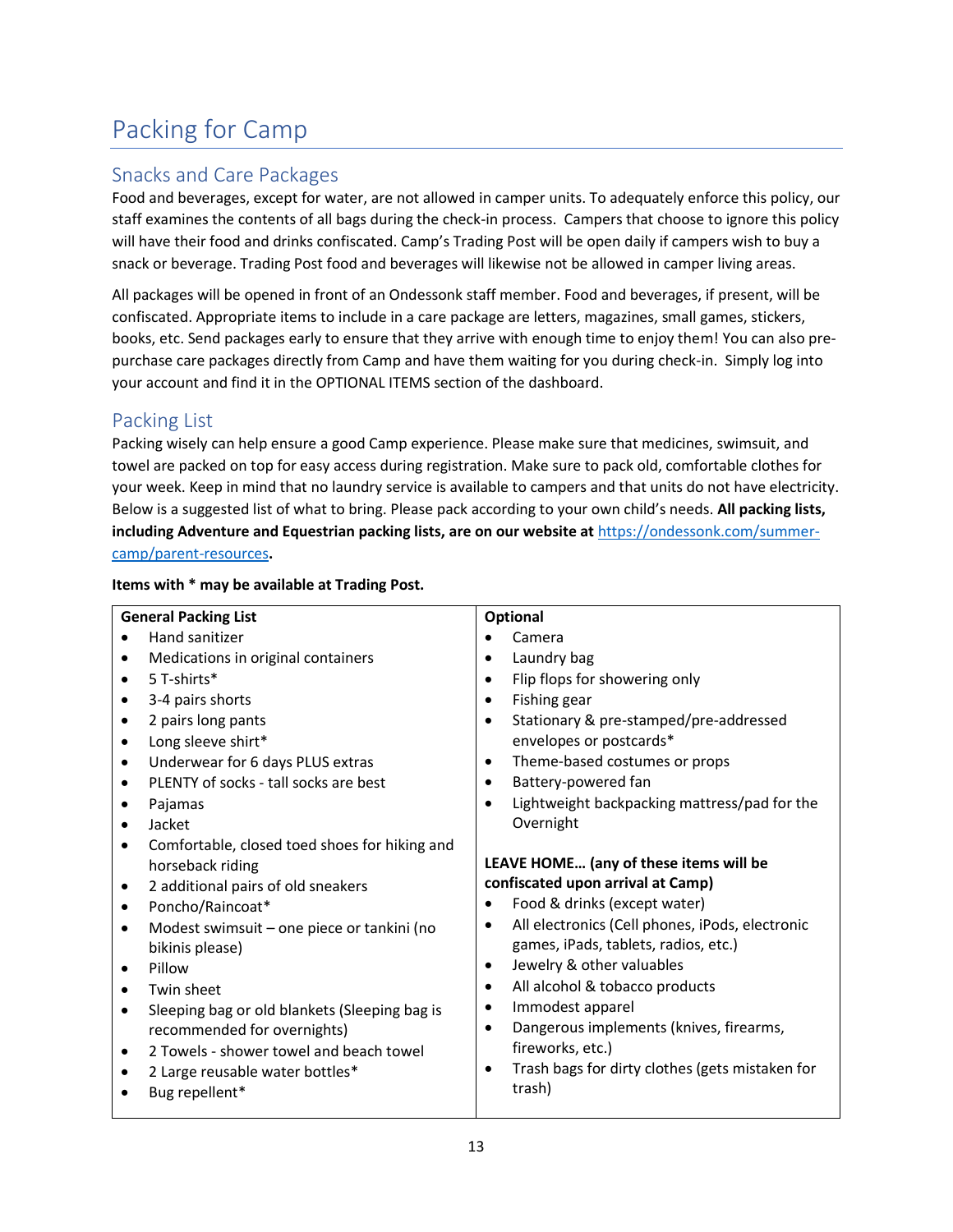| $\bullet$ | Insect netting and push pins for hanging* | <b>Additional Notes</b>                                                                                                                     |
|-----------|-------------------------------------------|---------------------------------------------------------------------------------------------------------------------------------------------|
|           | Sunscreen*                                | All clothing should be appropriately modest and not                                                                                         |
| $\bullet$ | Hat with a brim $*$                       | reference drugs, alcohol, sex or profanity.                                                                                                 |
| $\bullet$ | Flashlight & batteries*                   |                                                                                                                                             |
|           | Old watch                                 | ALL CLOTHING, GEAR, AND LUGGAGE SHOULD BE                                                                                                   |
| $\bullet$ | Day pack/Bookbag*                         | MARKED WITH THE CAMPER'S NAME USING NAME                                                                                                    |
| ٠         | Shampoo*                                  | TAGS OR PERMANENT MARKER. Every item must be                                                                                                |
|           | Soap and travel container                 | in closed, durable bags. Camp Ondessonk is not                                                                                              |
| $\bullet$ | Deodorant                                 | responsible for lost or stolen property. Camper's                                                                                           |
| ٠         | Comb/Brush                                | belongings may be subject to search if the health or                                                                                        |
| $\bullet$ | Toothbrush & toothpaste*                  | safety of other campers or staff indicates the need.                                                                                        |
|           | Mesh laundry bag                          | Personal hygiene & applying bug spray/sunblock is<br>camper's own responsibility.                                                           |
|           |                                           | Hammocks are not allowed inside, or under cabins,<br>boardwalks or any other Camp structures.<br>Hammocks may be strung between trees only. |

#### <span id="page-13-0"></span>Trading Post

Our Camp store, the Trading Post, is open daily and offers snacks, drinks, souvenirs, Ondessonk clothing, and incidentals (postcards, stamps, batteries, insect netting, etc.). On average, \$30 in spending money is sufficient for most campers. If you plan on purchasing netting or a clothing/souvenir item(s), additional money may be necessary. The Trading Post will be open to campers and parents during check-in and check-out.

#### <span id="page-13-1"></span>Barter Bucks



The Trading Post does not accept cash – only "Barter Bucks". This will be your camper's Barter Buck band. The barcode is used at our Trading Post to track how much money is in your Camp Store account. You can pre-purchase Barter Bucks from within your online account (click the "Make a Payment" button, then click on the Camp Store tab) or you can purchase it during check-in. Your camper will wear this all week. It is waterproof, bug spray-proof and sunscreen-proof. If a camper loses

their Barter Buck band, purchases can still be made via manual name lookup, but campers should notify their unit leader AND the Trading Post to prevent another camper from using the lost bracelet.

Throughout the Camp session, parents can monitor each camper's Barter Buck balance, view purchases and add funds through the FINANCE section of your online account.

On departure day, any camper with a balance of less than \$1.00 will not be refunded. Those funds will automatically be applied to the Camper Scholarship Fund. If a camper has more than \$1.00 in their Camp store account, the Camp counselor will ask the parent/guardian if they would like to donate the funds to the Camper Scholarship Fund or be refunded. Refunds will be returned in the same manner with which they were paid. Camp store balances cannot be left in their accounts. For layover campers, we will automatically transfer unused barter bucks to the next camp session.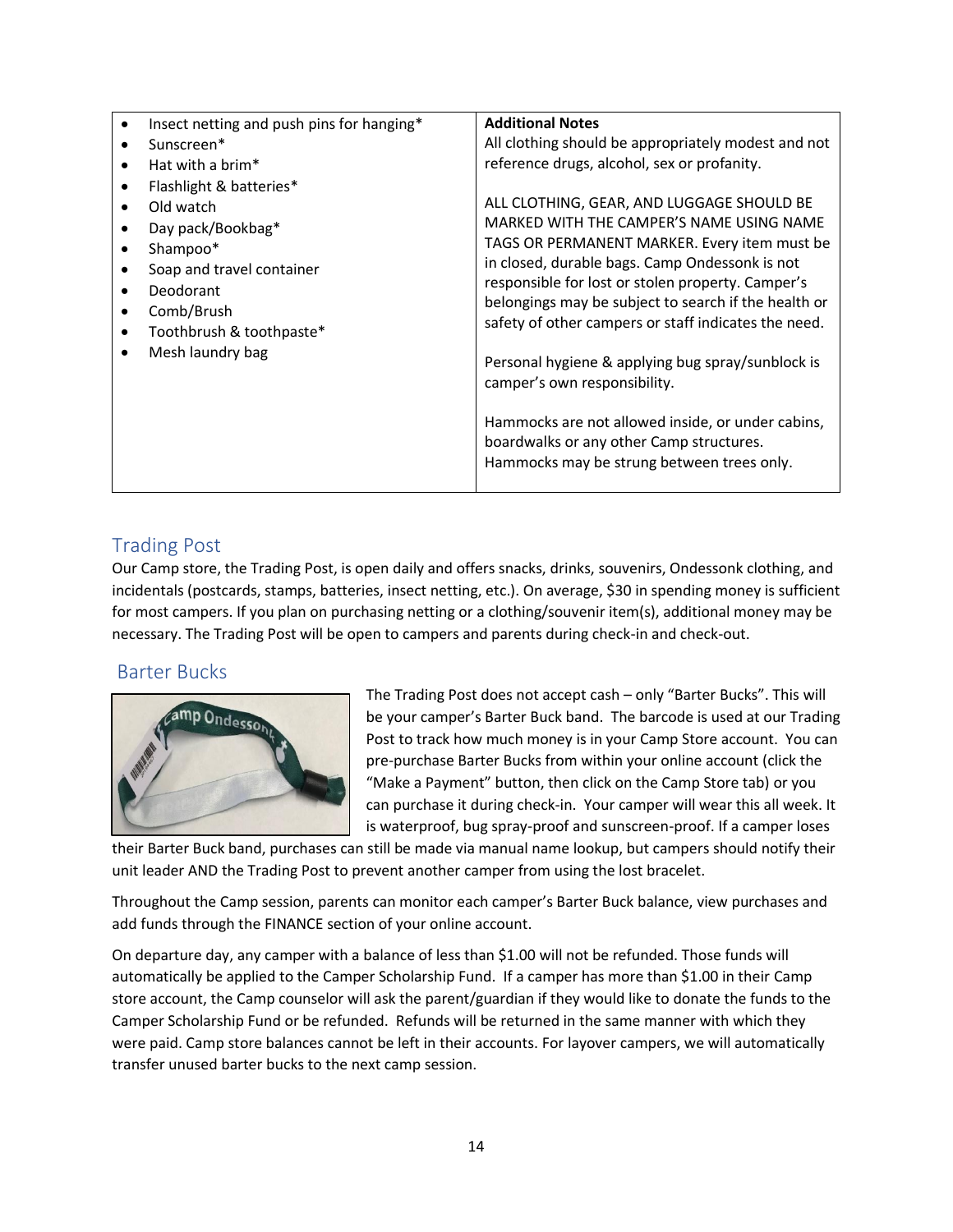#### <span id="page-14-0"></span>Luggage Haul

During check-in, you will be provided one luggage tag to be placed on your largest/heaviest piece of luggage. This is the only item that will be hauled for you. Camp's luggage hauling service is not intended to be used to haul every single item a camper is bringing to Camp. It is intended to lessen the burden. Luggage delivery to your unit is typically delayed so it is recommended you hand-carry items needed to setup your camper's bunk (sleeping bag, mosquito net, etc.). Due to irregular sizes and shapes coupled with limited cabin space, trash cans of any size will not be permitted in units and will not be delivered to the units by our luggage haulers. Campers are not to lash, tape, or otherwise attach extra items onto the single piece of luggage they submit to our luggage haulers. **Do not pack items/clothing in trash bags! They get mistaken for trash and thrown out.**

**Rubbermaid-type bins and trunks checked in at luggage haul are not to exceed 32" x 20" x 17".** If your camper chooses to bring his/her belongings in a bin that exceeds this size, it will be his/her responsibility to transport the item and its contents.

**Unusually large and/or heavy duffle bags will not be delivered by Ondessonk's luggage haulers.** Our experience tells us that when a camper has an extremely large duffle bag, he/she has simply placed several or more smaller bags inside of a really large bag.

### <span id="page-14-1"></span>During the Camping Session

#### <span id="page-14-2"></span>Relax!

While your child is at Camp, take advantage and enjoy the (temporary) quiet! If you miss your kids, write a letter or two (campers love getting mail!) or get information about sending emails to your camper in the "Contact with your Child" section below. Relax, knowing your children are in good hands.

#### <span id="page-14-3"></span>Visitation Policy

Please feel free to meet our staff and tour the Camp facilities on check-in day. For the safety and security of our campers, and because campers often become homesick when they see a parent or family member, no visitors are allowed during the week. For parents who want a more thorough experience of Camp Ondessonk, we have family weekend events you can attend, as well as our Open Houses. Visit our website at <https://ondessonk.com/community/camp-ondessonk-events> to see our list of events!

#### <span id="page-14-4"></span>Contact with your Child

Receiving or placing phone calls during the session disrupts the program and often makes homesickness worse, so we do not allow them except for emergency circumstances. Therefore, you will probably not hear from the Camp or your camper during the session, and remember, "no news is good news!" If your camper suffers serious injury or illness, you will be promptly notified. This includes any issue requiring off-camp health services or an illness in which a fever lasts for more than 24 hours. Personal cell phones found in a camper's possession will be held in a secure location until the end of the session.

Should an emergency requiring communication with your child arise, please call the Camp Office at 877-659- 2267. If it is after hours, the voicemail system will offer you an emergency number to dial.

We know it can be hard to "let go," not knowing what your child is doing during their stay. To give you a noninvasive "peek" in on them, parents and others are invited to check the Bunk 1 website ([www.bunk1.com\)](http://www.bunk1.com/) for pictures of campers in action. Please understand that these photos merely give you a snapshot of the day.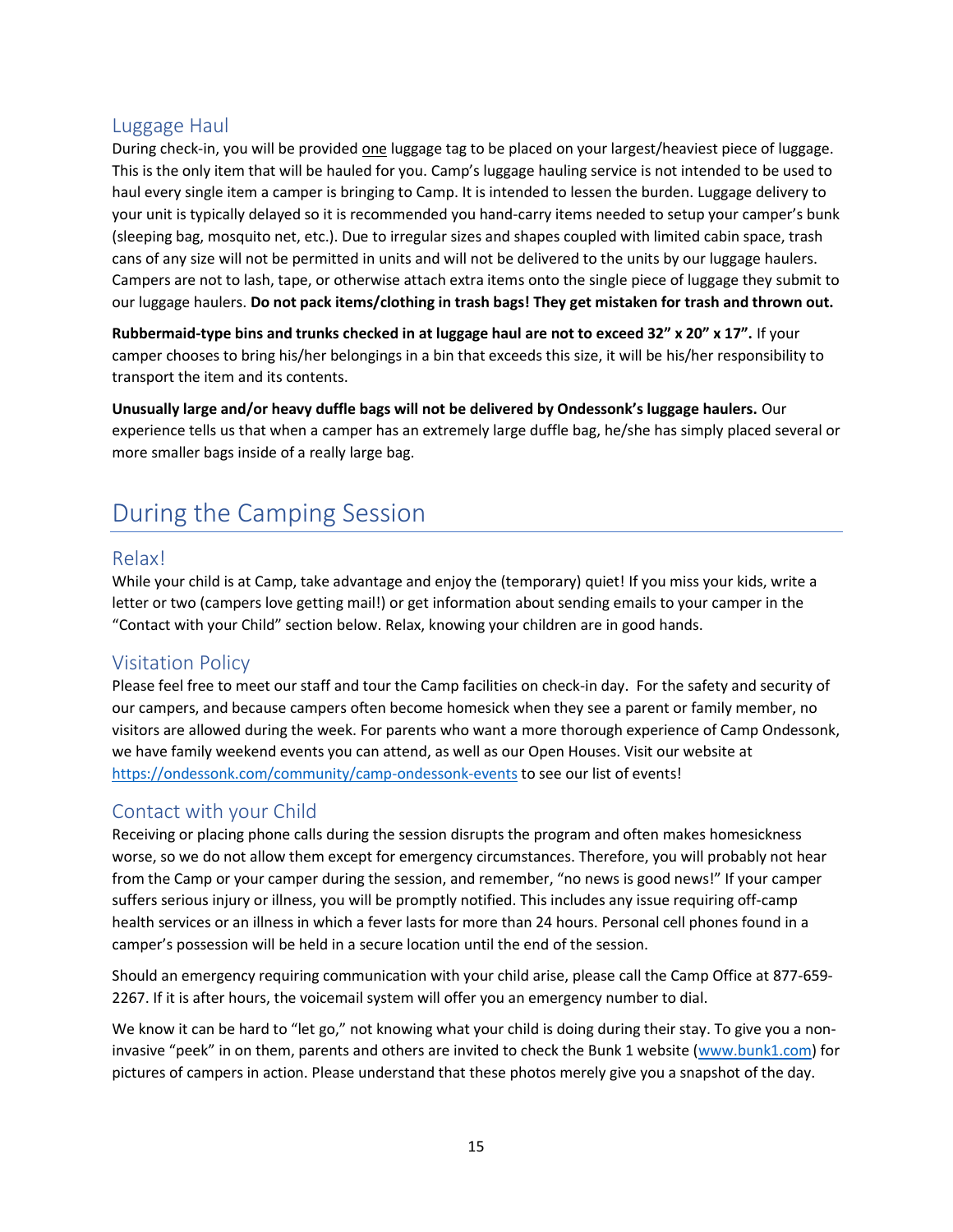#### **Although we try our best, we are unable to provide photos of every child considering we have at least 350 campers on any given day.**

Campers can receive emails, called "Bunk Notes" through the Bunk1 portal for a small fee per email. We no longer offer the option for campers to reply to the emails. Information about this service can be found on our website at [https://ondessonk.com/wp-content/uploads/2022-Bunk-1-Parent-Letter.pdf.](https://ondessonk.com/wp-content/uploads/2022-Bunk-1-Parent-Letter.pdf) If you wish to register for Bunk 1, the 2022 invitation code is **COND22**. Campers receive printed messages once per day.

#### <span id="page-15-0"></span>Emergencies

Camp administrative staff monitor the national news and local weather. Camp Ondessonk has policies and procedures in place for addressing weather emergencies. If there is an identified emergency, campers and staff will be informed and given instructions. Information is relayed to the public o[n www.ondessonk.com](http://www.ondessonk.com/) and via social media. Check the Camp website for up-to-date information before you call. Camp also uses a mass text messaging platform to connect with camper parents and deliver important messages instantly.

### <span id="page-15-1"></span>Getting Your Camper to and from Camp

#### <span id="page-15-2"></span>Driving your Camper to Camp

- Check-in is on Sunday(s) from 12-3:00pm. Two weeks prior to Camp, we will email you a link to sign up for an appointment time for check-in. Plan to have a great lunch at a reasonable price from Tommys Café at Camp Ondessonk (cash only)
- Camper families unable to arrive during the assigned times are asked to contact 877-659-2267 x109 or email [registration@ondessonk.com.](mailto:registration@ondessonk.com) On day of check-in, call 877-659-2267 x0 or 618-759-1780 for further instructions.
- Upon arrival, Camp staff will instruct vehicles to various "drive-thru" check-in stations and where to park.
- While at Camp, we request parents/guardians to restrict the amount of time to 1.5 hours while onsite.

#### **DO NOT BRING PETS TO CAMP! PETS ARE NOT ALLOWED ON CAMP PROPERTY!**

#### <span id="page-15-3"></span>Driving your Camper Home from Camp

For mini campers and trip-and-travel campers (3-day and 10-day camps), Camp ends on Wednesday. Our gates open at 8:45am and all campers must be picked up by 10:00am. No appointment time necessary.

For traditional and other adventure campers (6-day camps), Camp ends on Saturday. Our gates open at 8:45am, there is an optional Parent Reception held in the Chapel at 9:00am, campers are available to checkout at approximately 9:30am, and all campers must be picked up by 10:00am. No appointment time necessary.

#### <span id="page-15-4"></span>Parent Saturday Sleepover

Spend Saturday night at Camp in our St. Noel Conference and Retreat Center and be first in line for registration on Sunday. Your stay includes a tour of Camp, Saturday dinner and Sunday breakfast delivered to your room, and one night's lodging. We offer comfortable lodging in hostel-style, climate-controlled guest rooms with private bathroom and free WiFi. Registration forms are available on our website at [https://ondessonk.com/wp-content/uploads/2022-Parent-Saturday-Sleepover.pdf.](https://ondessonk.com/wp-content/uploads/2022-Parent-Saturday-Sleepover.pdf)